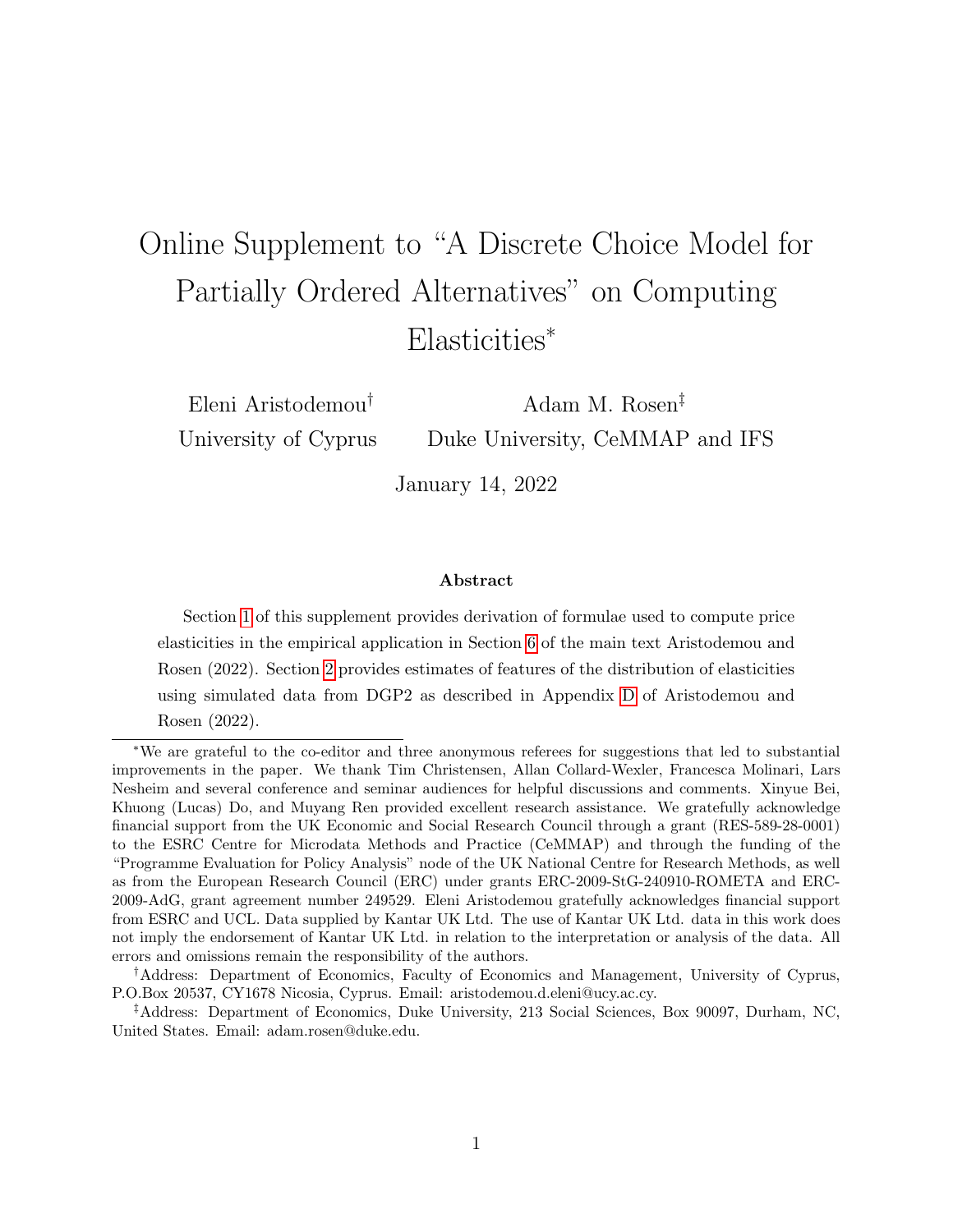### <span id="page-1-0"></span>1 Derivation of Elasticities

The elasticity of the quantity sold of brand  $b$ 's product of quality y with respect to the price  $p_{k\ell}$  of product  $(k, \ell)$  is

$$
\eta_{bykl} = \frac{\partial \wp_{by}}{\partial p_{k\ell}} \frac{p_{k\ell}}{\wp_{by}}.
$$

We consider elasticities conditional on  $Z = z$ . Prices  $p_{k\ell}$  can be plugged in directly and  $\wp_{by} = \wp_{by}(z;\zeta)$  is given in [\(5.3\)](#page-0-0) in the text. It is then additionally necessary to compute derivatives  $\frac{\partial \varphi_{by}(z;\zeta)}{\partial p_{k\ell}}$ .

For this we start with [\(5.3\)](#page-0-0) with the function  $\Delta$  the difference of bivariate normal CDF values defined in [\(5.4\)](#page-0-0) and parameters  $m_1^-, m_2^-, m_1^+, m_2^+$  defined in [\(5.6\)](#page-0-0) and [\(5.5\)](#page-0-0), respectively. Notation

$$
g_{b,y} \equiv g_b(y; z, \theta), \qquad \tilde{g}_{b,y} \equiv \sigma_b^{-1} g_{b,y}, \qquad \tilde{z}_{by}^* \equiv \sigma_b^{-1} z_{by}^*
$$

will also be used. There are three cases to consider, as follows, where  $\Delta_j$  is used to denote the partial derivative of  $\Delta$  with respect to its  $j_{th}$  argument,  $j = 1, ..., 4$ . The expressions below additionally make use of the fact that for any  $(k, \ell)$ :  $\frac{\partial m_2^-}{\partial p_{k\ell}} = \frac{\partial m_2^+}{\partial p_{k\ell}} = 0$ .

1.  $g_{b,y} < z_{by}^* < g_{b,y+1}.$ 

$$
\wp_{by}(z,\zeta)=\Delta\left(\tilde{g}_{b,y},\tilde{z}_{by}^*,m_1^-,m_2^-\right)+\Delta\left(\tilde{z}_{by}^*,\tilde{g}_{b,y+1},m_1^+,m_2^+\right).
$$

Referring back to equations [\(5.1\)](#page-0-0), [\(A.6\)](#page-0-0), and [\(A.11\)](#page-0-0) in the proof of Proposition [2,](#page-0-0) this can be equivalently written

$$
\wp_{by}(z,\zeta) = \frac{1}{\sigma_b} \int_{g_b(y;z,\theta)}^{z_{by}^*} \Phi\left(\frac{h_b(y,z,v,\theta) - \rho \frac{\sigma_d}{\sigma_b}v}{\sigma_d\sqrt{1-\rho^2}}\right) \phi\left(\frac{v}{\sigma_b}\right) dv + \frac{1}{\sigma_b} \int_{z_{by}^*}^{g_b(y+1;z,\theta)} \Phi\left(\frac{h_b(y,z,v,\theta) - \rho \frac{\sigma_d}{\sigma_b}v}{\sigma_d\sqrt{1-\rho^2}}\right) \phi\left(\frac{v}{\sigma_b}\right) dv,
$$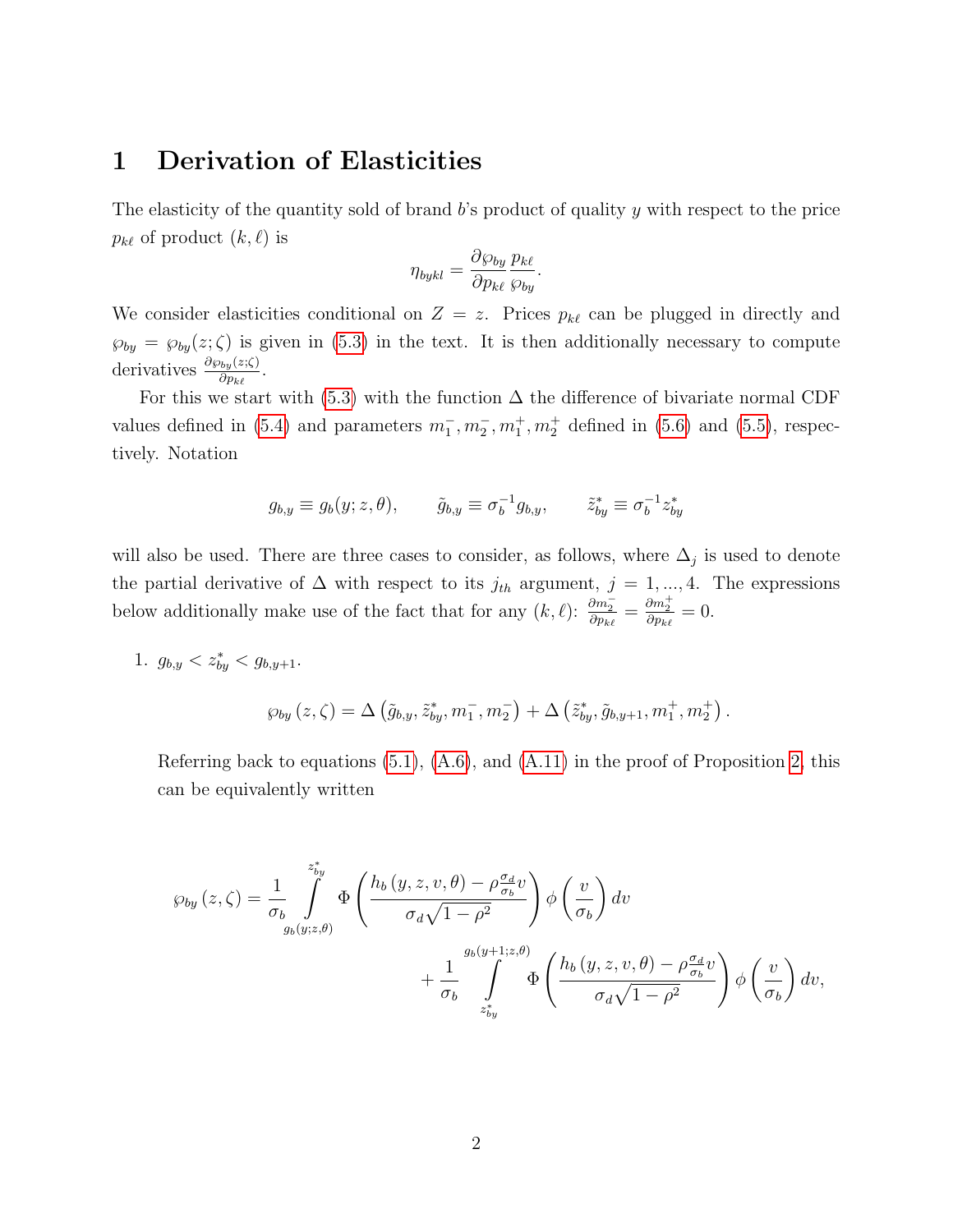where it follows from steps in the proof of Proposition [2](#page-0-0) that

$$
\Delta\left(\tilde{g}_{b,y}, \tilde{z}_{by}^*, m_1^-, m_2^-\right) = \frac{1}{\sigma_b} \int\limits_{g_b(y;z,\theta)}^{z_{by}^*} \Phi\left(\frac{h_b(y,z,v,\theta) - \rho \frac{\sigma_d}{\sigma_b}v}{\sigma_d\sqrt{1-\rho^2}}\right) \phi\left(\frac{v}{\sigma_b}\right) dv,
$$

and

$$
\Delta\left(\tilde{z}_{by}^*, \tilde{g}_{b,y+1}, m_1^+, m_2^+\right) = \frac{1}{\sigma_b} \int\limits_{z_{by}^*}^{g_b(y+1;z,\theta)} \Phi\left(\frac{h_b\left(y, z, v, \theta\right) - \rho \frac{\sigma_d}{\sigma_b} v}{\sigma_d \sqrt{1-\rho^2}}\right) \phi\left(\frac{v}{\sigma_b}\right) dv.
$$

Consequently, we see that

$$
\frac{\partial \wp_{by}(z,\zeta)}{\partial z_{by}^*} = \Delta_2 \left( \tilde{g}_{b,y}, \tilde{z}_{by}^*, m_1^-, m_2^- \right) + \Delta_1 \left( \tilde{z}_{by}^*, \tilde{g}_{b,y+1}, m_1^+, m_2^+ \right) = 0,
$$

and therefore

$$
\frac{\partial \varphi_{by}(z,\zeta)}{\partial p_{k\ell}} = \begin{cases}\n\sigma_b^{-1}\left(\frac{\partial g_{b,y}}{\partial p_{k\ell}}\Delta_1\left(\tilde{g}_{b,y}, \tilde{z}_{by}^*, m_1^-, m_2^-\right) + \frac{\partial z_{by}^*}{\partial p_{k\ell}}\Delta_2\left(\tilde{g}_{b,y}, \tilde{z}_{by}^*, m_1^-, m_2^-\right)\right) \\
+\sigma_b^{-1}\left(\frac{\partial z_{by}^*}{\partial p_{k\ell}}\Delta_1\left(\tilde{z}_{by}^*, \tilde{g}_{b,y+1}, m_1^+, m_2^+\right) + \frac{\partial g_{b,y+1}}{\partial p_{k\ell}}\Delta_2\left(\tilde{z}_{by}^*, \tilde{g}_{b,y+1}, m_1^+, m_2^+\right)\right) \\
+\frac{\partial m_1^-}{\partial p_{k\ell}}\Delta_3\left(\tilde{g}_{b,y}, \tilde{z}_{by}^*, m_1^-, m_2^-\right) + \frac{\partial m_1^+}{\partial p_{k\ell}}\Delta_3\left(\tilde{z}_{by}^*, \tilde{g}_{b,y+1}, m_1^+, m_2^+\right) \\
+\frac{\partial m_1^-}{\partial p_{k\ell}}\Delta_3\left(\tilde{g}_{b,y}, \tilde{z}_{by}^*, m_1^-, m_2^-\right) + \frac{\partial g_{b,y+1}}{\partial p_{k\ell}}\Delta_2\left(\tilde{z}_{by}^*, \tilde{g}_{b,y+1}, m_1^+, m_2^+\right)\n\end{cases}
$$

2.  $g_{b,y} \leq g_{b,y+1} \leq z_{by}^*$ . Using similar arguments as in case 1 above:

$$
\wp_{by}(z,\zeta)=\Delta\left(\tilde{g}_{b,y},\tilde{g}_{b,y+1},m_1^-,m_2^-\right).
$$

=⇒

$$
\frac{\partial \wp_{by}(z,\zeta)}{\partial p_{k\ell}} = \left\{ \begin{array}{c} \sigma_b^{-1}\left(\frac{\partial g_{b,y}}{\partial p_{k\ell}}\Delta_1\left(\tilde{g}_{b,y},\tilde{g}_{b,y+1},m_1^-,m_2^-\right)+\frac{\partial g_{b,y+1}}{\partial p_{k\ell}}\Delta_2\left(\tilde{g}_{b,y},\tilde{g}_{b,y+1},m_1^-,m_2^-\right) \right) \\ + \frac{\partial m_1^-}{\partial p_{k\ell}}\Delta_3\left(\tilde{g}_{b,y},\tilde{g}_{b,y+1},m_1^-,m_2^-\right) \end{array} \right\}
$$

3.  $z_{by}^* \leq g_{b,y} \leq g_{b,y+1}$ . Again, following similar steps as in case 1, it follows that:

$$
\wp_{by}(z,\zeta)=\Delta\left(\tilde{g}_{b,y},\tilde{g}_{b,y+1},m_1^+,m_2^+\right).
$$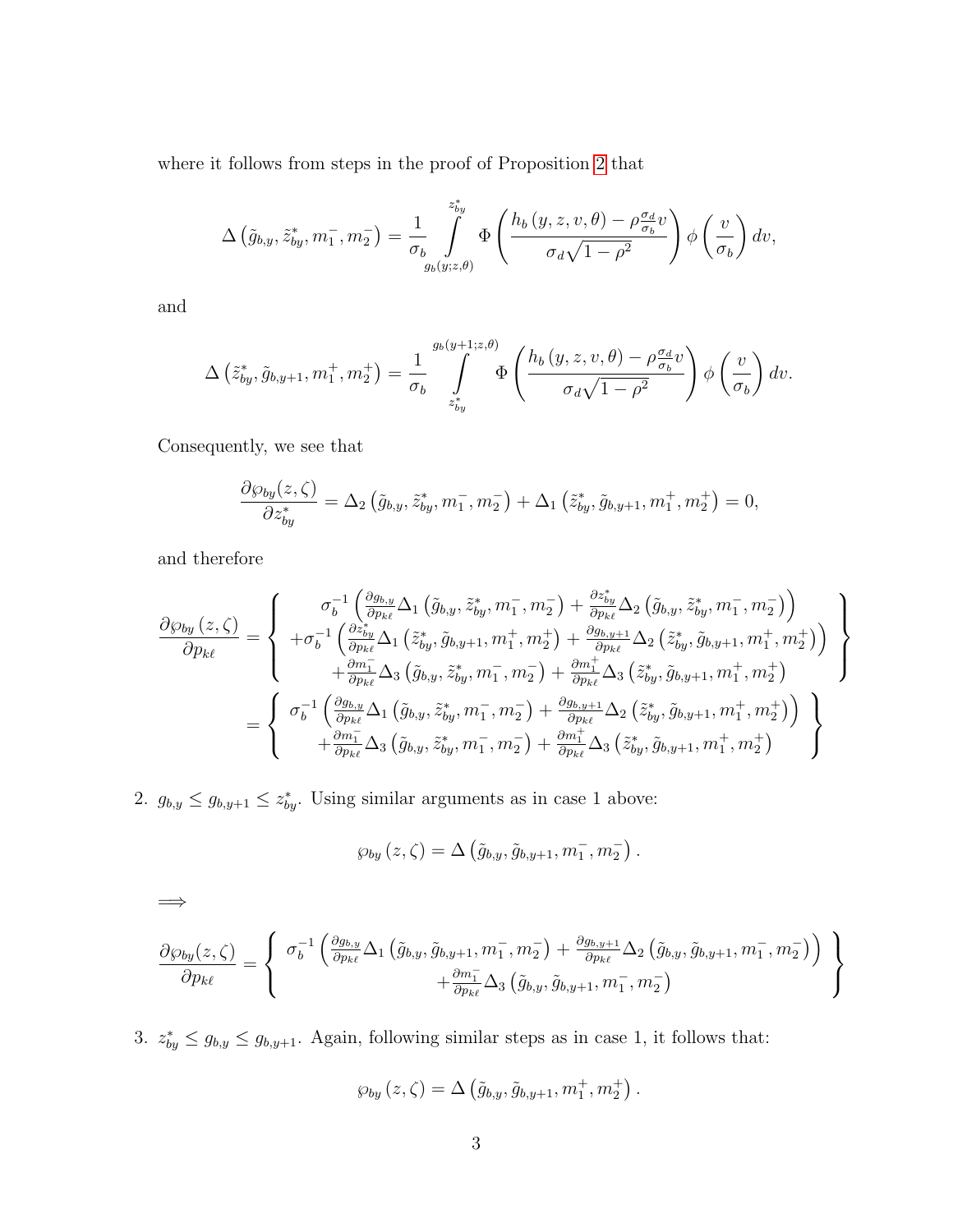$$
\frac{\partial \varphi_{by}(z,\zeta)}{\partial p_{k\ell}} = \left\{ \begin{array}{c} \sigma_b^{-1}\left(\frac{\partial g_{b,y}}{\partial p_{k\ell}}\Delta_1\left(\tilde{g}_{b,y},\tilde{g}_{b,y+1},m_1^+,m_2^+\right)+\frac{\partial g_{b,y+1}}{\partial p_{k\ell}}\Delta_2\left(\tilde{g}_{b,y},\tilde{g}_{b,y+1},m_1^+,m_2^+\right)\right) \\ +\frac{\partial m_1^+}{\partial p_{k\ell}}\Delta_3\left(\tilde{g}_{b,y},\tilde{g}_{b,y+1},m_1^+,m_2^+\right) \end{array} \right\}
$$

Thus to compute these derivatives at a given value of parameters and a given value of observed variables, the following expressions (arguments suppressed) are needed:

$$
\frac{\partial g_{b,y}}{\partial p_{k\ell}},\frac{\partial g_{b,y+1}}{\partial p_{k\ell}},\frac{\partial m_1^-}{\partial p_{k\ell}},\frac{\partial m_1^+}{\partial p_{k\ell}},\Delta_1,\Delta_2,\Delta_3.
$$

Since  $g_{b,y} = g_b(y; z, \theta) = \lambda_{b,y} - x_b \beta_b$  from [\(4.8\)](#page-0-0) we have that

$$
\frac{\partial g_{b,y}}{\partial p_{k\ell}} = \frac{\partial \lambda_{b,y}}{\partial p_{k\ell}}, \quad \frac{\partial g_{b,y+1}}{\partial p_{k\ell}} = \frac{\partial \lambda_{b,y+1}}{\partial p_{k\ell}}.
$$

In our application, with the linear specification  $\alpha_{by} = \delta_b + \gamma_b p_{by}$ , we have that at the estimated parameter vector  $\alpha_{b2} > 2\alpha_{b1}$  for all observations. Under this inequality:

$$
\lambda_{b,1} = \alpha_{b1}, \qquad \lambda_{b,2} = \alpha_{b2} - \alpha_{b1},
$$

and it follows that

=⇒

$$
\frac{\partial g_{b,1}}{\partial p_{k\ell}} = \frac{\partial \lambda_{b,1}}{\partial p_{k\ell}} = 1 [b = k, \ell = 1] \cdot \gamma_b,
$$
  

$$
\frac{\partial g_{b,2}}{\partial p_{k\ell}} = \frac{\partial \lambda_{b,2}}{\partial p_{k\ell}} = (1 [b = k, \ell = 2] - 1 [b = k, \ell = 1]) \cdot \gamma_b,
$$

If there were observations for which instead  $\alpha_{b2} \leq 2\alpha_{b1}$ , then for these observations we would have

$$
\lambda_{b,1} = \lambda_{b,2} = \alpha_{b2}/2,
$$

and given the linear specification  $\alpha_{by} = \delta_b + \gamma_b p_{by}$ , for each  $y \in \{1, 2\}$ :

$$
\frac{\partial g_{b,y}}{\partial p_{k\ell}} = \frac{\partial \lambda_{b,y}}{\partial p_{k\ell}} = 1 \left[ b = k, \ell = 2 \right] \cdot \frac{\gamma_b}{2}.
$$

Now consider  $\frac{\partial z_{by}^*}{\partial p_{k\ell}}$ . Recall that  $z_{by}^* \equiv \frac{\alpha_{d2} + \alpha_{by} - 2\alpha_{d1}}{y} - x_b\beta_b$ , and therefore for  $y \in \{1, 2\}$  and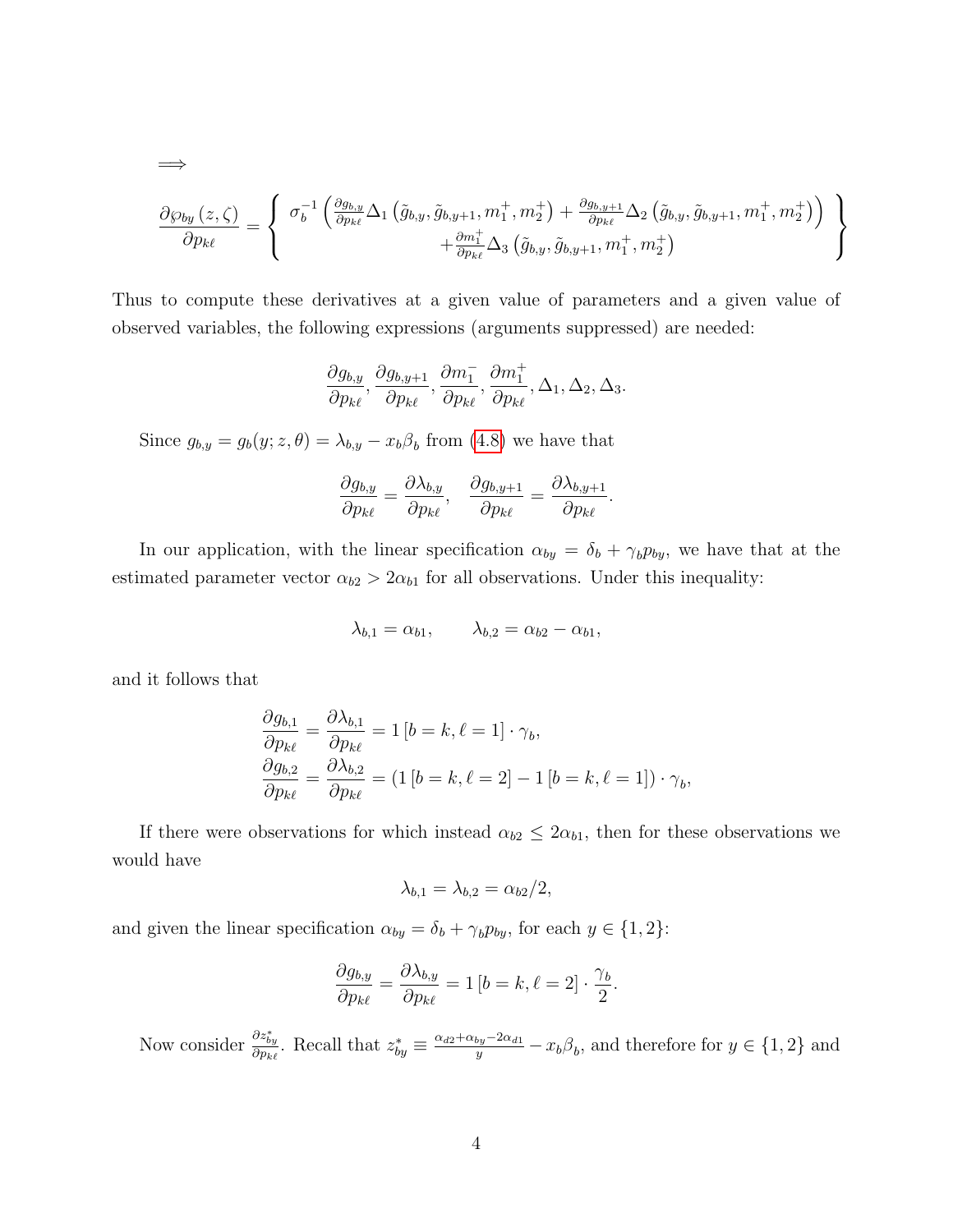$$
\tilde{y} = 3 - y:
$$
\n
$$
\frac{\partial z_{by}^*}{\partial p_{by}} = \frac{\gamma_b}{y}, \quad \frac{\partial z_{by}^*}{\partial p_{d1}} = \frac{-2\gamma_d}{y}, \quad \frac{\partial z_{by}^*}{\partial p_{d2}} = \frac{\gamma_d}{y}, \quad \frac{\partial z_{by}^*}{\partial p_{b\tilde{y}}} = 0.
$$

The variables  $m_1^-$  and  $m_1^+$  are defined in [\(5.6\)](#page-0-0) and [\(5.5\)](#page-0-0). Applying the linear specification  $\alpha_{by} = \delta_b + \gamma_b p_{by}$  and making explicit dependence on  $(b, y)$  yields

$$
m_1^-(b, y) \equiv \frac{yx_b\beta_b + \delta_d + \gamma_d p_{d1} - \delta_b - \gamma_b p_{by} - x_d\beta_d}{\sqrt{\sigma_b^2 y^2 - 2\rho \sigma_b \sigma_d y + \sigma_d^2}},
$$
(1)

$$
m_1^+(b, y) \equiv \frac{yx_b\beta_b + \delta_d + \gamma_d p_{d2} - \delta_b - \gamma_b p_{by} - 2x_d\beta_d}{\sqrt{\sigma_b^2 y^2 - 4\rho \sigma_b \sigma_d y + 4\sigma_d^2}}.
$$
 (2)

Thus, for  $\tilde{y} \neq y$ :

$$
\frac{\partial m_1^-(b,y)}{\partial p_{by}} = \frac{-\gamma_b}{\sqrt{\sigma_b^2 y^2 - 2\rho \sigma_b \sigma_d y + \sigma_d^2}}, \quad \frac{\partial m_1^-(b,y)}{\partial p_{b\tilde{y}}} = 0,
$$
\n
$$
\frac{\partial m_1^-(b,y)}{\partial p_{d1}} = \frac{\gamma_d}{\sqrt{\sigma_b^2 y^2 - 2\rho \sigma_b \sigma_d y + \sigma_d^2}}, \quad \frac{\partial m_1^-(b,y)}{\partial p_{d2}} = 0,
$$
\n
$$
\frac{\partial m_1^+(b,y)}{\partial p_{by}} = \frac{-\gamma_b}{\sqrt{\sigma_b^2 y^2 - 4\rho \sigma_b \sigma_d y + 4\sigma_d^2}}, \quad \frac{\partial m_1^+(b,y)}{\partial p_{b\tilde{y}}} = 0,
$$
\n
$$
\frac{\partial m_1^+(b,y)}{\partial p_{d2}} = \frac{\gamma_d}{\sqrt{\sigma_b^2 y^2 - 4\rho \sigma_b \sigma_d y + 4\sigma_d^2}}, \quad \frac{\partial m_1^+(b,y)}{\partial p_{d1}} = 0.
$$

Finally, there is

$$
\Delta(h, k, m_1, m_2) \equiv \Phi_2(k, m_1, m_2) - \Phi_2(h, m_1, m_2),
$$

where  $\Phi_2(x, y, \rho)$  denotes the CDF of a bivariate normal vector with standard normal marginals and correlation coefficient  $\rho$  evaluated at  $(x, y)$ . Thus the partial derivatives of  $\Delta(h, k, m_1, m_2)$  are obtained as

$$
\Delta_1 (h, k, m_1, m_2) = -\frac{\partial \Phi_2}{\partial h} (h, m_1, m_2), \n\Delta_2 (h, k, m_1, m_2) = \frac{\partial \Phi_2}{\partial k} (k, m_1, m_2), \n\Delta_3 (h, k, m_1, m_2) = \frac{\partial \Phi_2}{\partial m_1} (k, m_1, m_2) - \frac{\partial \Phi_2}{\partial m_1} (h, m_1, m_2).
$$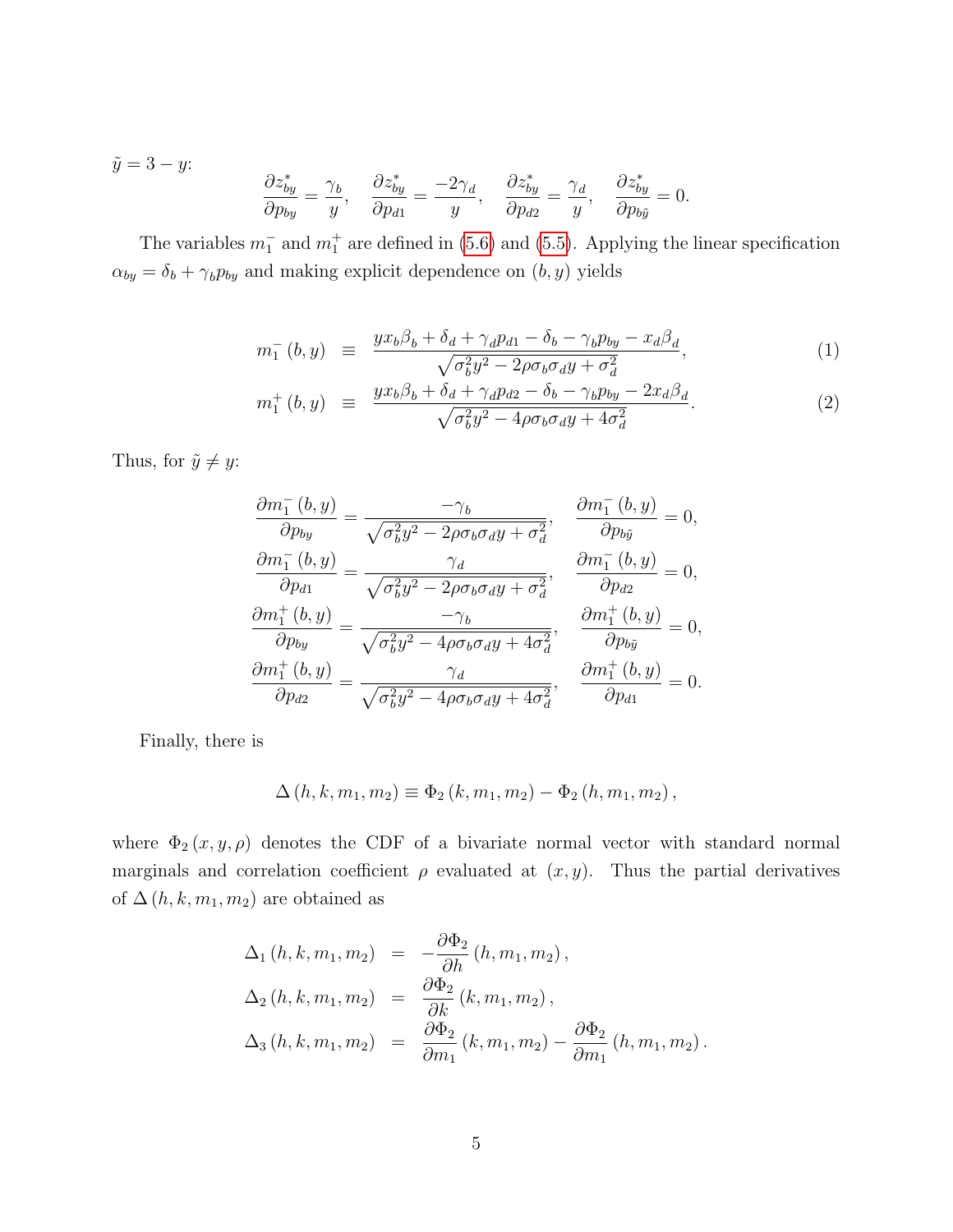Expressions for the relevant partial derivatives of the bivariate normal CDF are:

$$
\frac{\partial \Phi_2}{\partial x}(x, y, \rho) = \phi(x) \Phi\left(\frac{y - \rho x}{\sqrt{1 - \rho^2}}\right),
$$
  

$$
\frac{\partial \Phi_2}{\partial y}(x, y, \rho) = \phi(y) \Phi\left(\frac{x - \rho y}{\sqrt{1 - \rho^2}}\right),
$$

where  $\phi(\cdot)$  and  $\Phi(\cdot)$  denote the standard normal density and cumulative distribution function, respectively.

## <span id="page-5-0"></span>2 Estimates of Elasticities from Simulated Data

The data used in Section [6.3](#page-0-0) of Aristodemou and Rosen (2022) is not publicly available, but code used to estimate features of the distribution of household elasticities is included in our replication code.<sup>[1](#page-5-1)</sup> In order to demonstrate usage, the file Compute\_POR\_Elasticities.R computes quantities reported in Table [6](#page-0-0) of the main text instead using data simulated from DGP[2](#page-5-2), which is described in Appendix  $D<sup>2</sup>$ . The resulting estimates using 2000 observations generated from DGP2 are reported here in Table [1.](#page-6-0)

### References

Aristodemou, E., and A. M. Rosen (2022): "A Discrete Choice Model for Partially Ordered Alternatives," working paper, Duke University and the University of Cyprus.

<span id="page-5-2"></span><span id="page-5-1"></span><sup>1</sup>Replication Code is available at <https://sites.google.com/site/amr331/home/por-code>.

<sup>&</sup>lt;sup>2</sup>In DGP2 prices have bounded support on  $\mathbb{R}_+$  and higher quality products are priced higher than lower quality products.